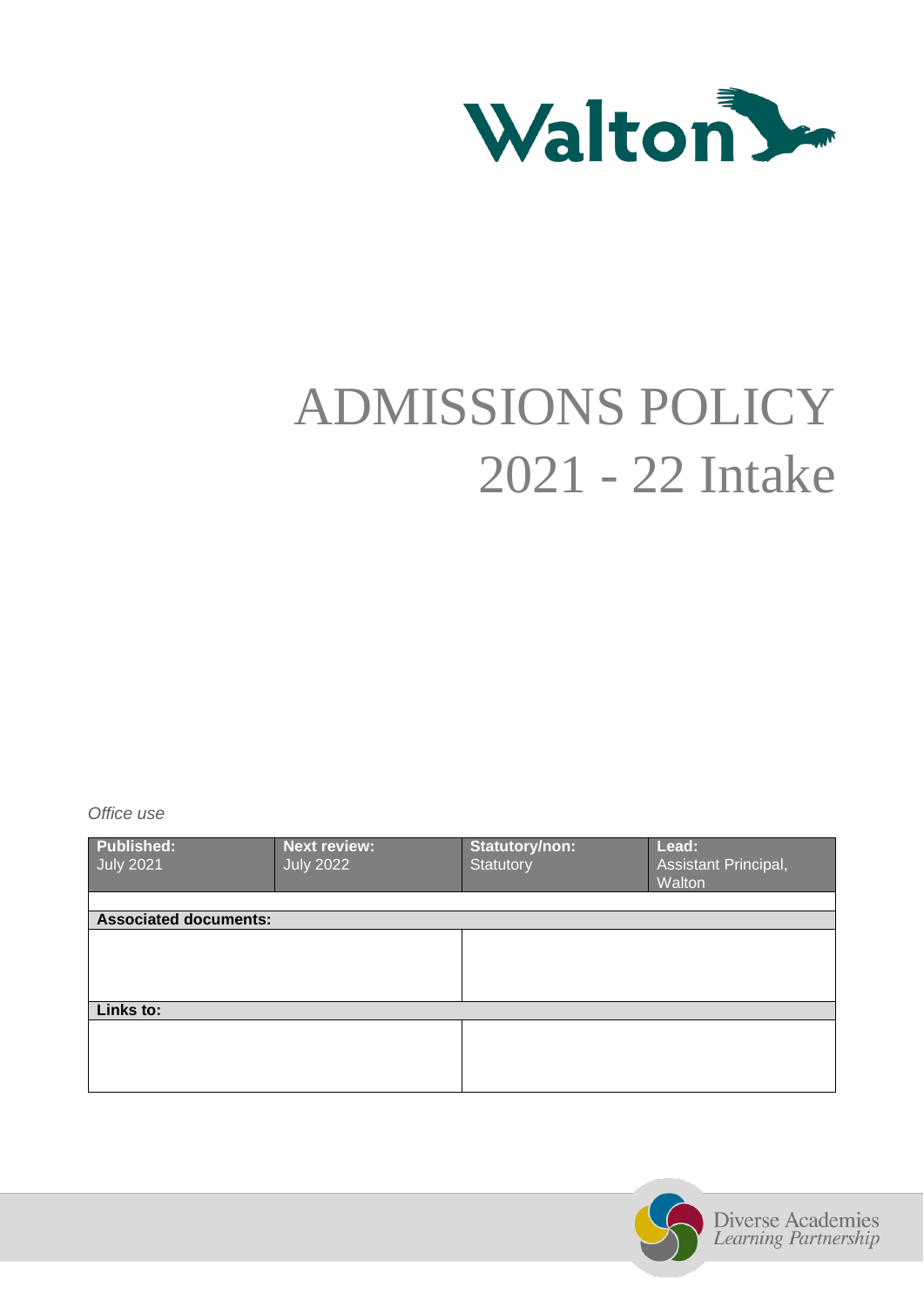# **Contents**

| $\mathbf 1$     |                                                                                         |  |
|-----------------|-----------------------------------------------------------------------------------------|--|
| 2               |                                                                                         |  |
| 3               |                                                                                         |  |
| 4               |                                                                                         |  |
| 5               | Children with a statement of special educational needs or educational healthcare plan 5 |  |
| 6               |                                                                                         |  |
| $\overline{7}$  |                                                                                         |  |
| 8               |                                                                                         |  |
| 9               |                                                                                         |  |
| 10 <sup>°</sup> |                                                                                         |  |
| 11              |                                                                                         |  |
| 12              |                                                                                         |  |
| 13              |                                                                                         |  |
|                 |                                                                                         |  |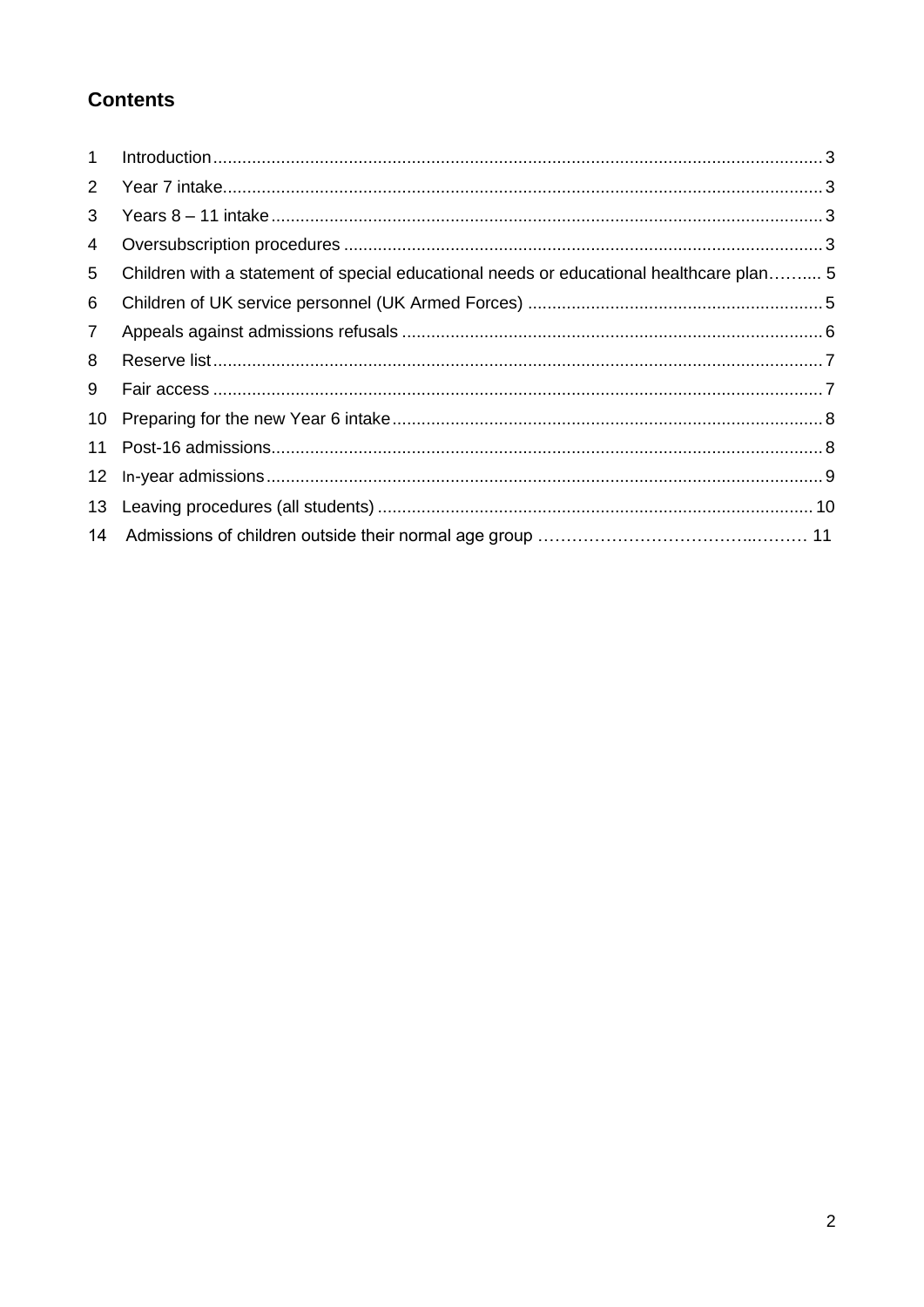# <span id="page-2-0"></span>**1 Introduction**

1.1 Walton is an 11 - 18 academy. The current Admissions Policy is published on the academy's website.

This policy has been approved up by the Board of Governors. Before finally determining the Policy, the Board of Governors has consulted with the local authority and other schools as required by the School Admissions Code.

All academy offers of places are determined by a Committee of the Board of Governors with delegated powers.

By law the Board of Governors must consider parents who have applied for a place before any other parents.

The academy has a right to investigate applications and withdraw places offered on the basis of misleading information.

## <span id="page-2-1"></span>**2 Year 7 Intake**

2.1 Once the criteria for placement in Year 7 has been applied by the school and the year group has reached 180 students, the school will organise the appeals process. Walton is a fully inclusive academy and Governors will consider applications for students of all abilities from all primary schools including small and rural schools.

## <span id="page-2-2"></span>**3 Admissions procedures for students in Years 8 – 11**

3.1 Initial enquiries regarding a place at Walton should be made through the LA mid year admissions process or to the Principal or Vice Principal.

#### **4 Oversubscription procedures**

4.1 In accordance with the 1996 Education Act, the allocation of school places for children with an Education Health and Care Plan, will take place first. Walton Academy needs to be specified at time of application in order for a place to be prioritised. We will then allocate the remaining places in accordance with this policy.

4. 2 Where the number of applications for admissions exceeds the number of places available, the Governors will apply the oversubscription criteria in the order listed below:

**1. Looked after Children (LAC), previously looked after children (PLAC) and children who have been adopted from state care outside of England (IAPLAC) -** (note 1)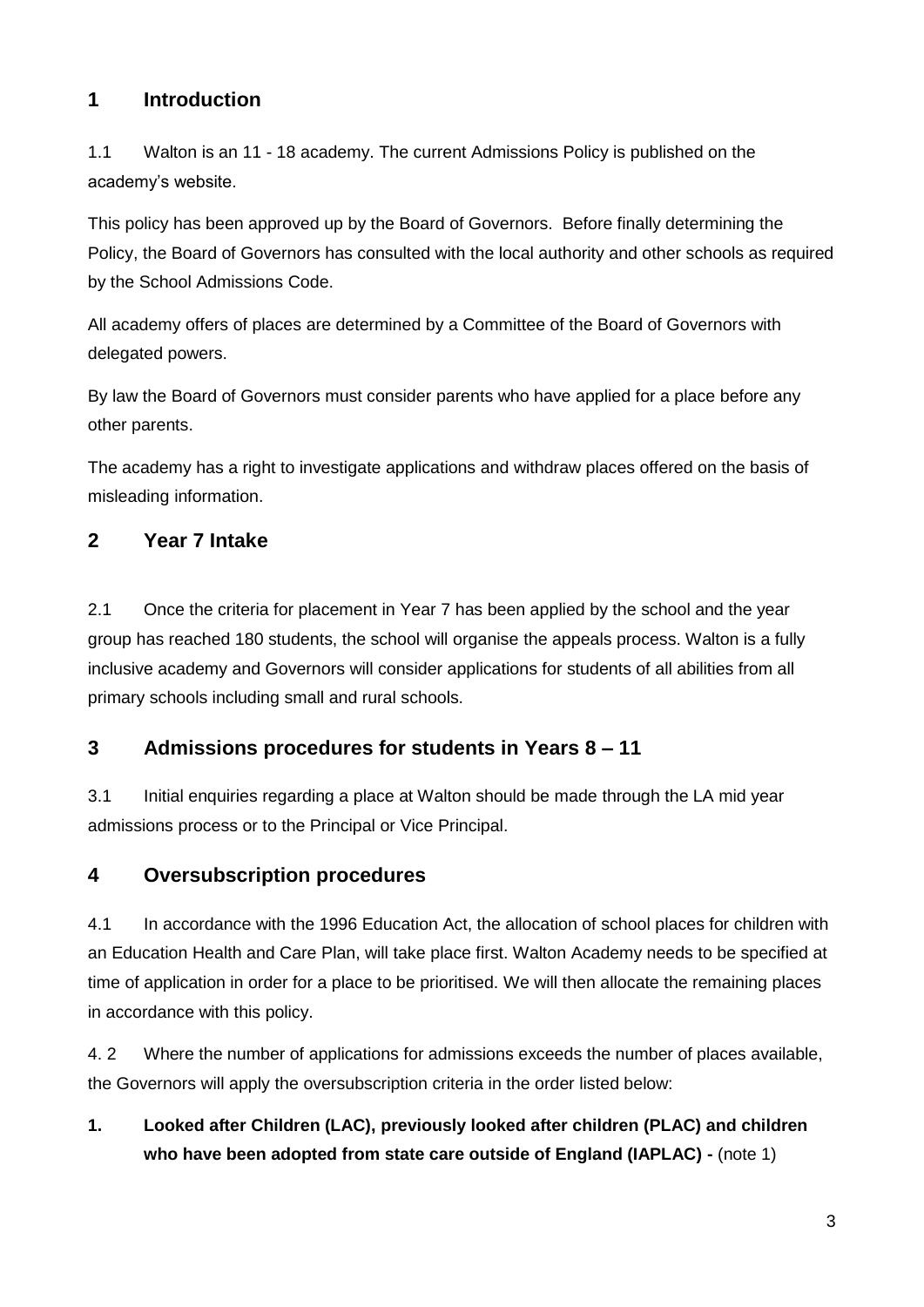- 2. **There is a sibling who will be attending the academy when the application is made**.- (note 2)
- 3. **Children of staff who have been employed at Walton Academy for at least two years and/or are recruited to fill a demonstrable skill shortage**.
- 4. **Distance from the child's home to the academy** with the child living closer to the academy being offered the place(s) first.

#### **Tiebreaker**

If any of the oversubscription criteria (except point 4) have too many applicants then the tie break will be by straight line distance. The child living closer to the academy will be offered the place.

If the distance criterion is not sufficient to distinguish between two or more applicants for the last remaining place then a lottery will be drawn by an independent person, not employed by the academy or working in the Local Authority of Children's Service Directorate.

#### **Note 1**

A 'looked after child' is a child who is (a) in the care of a local authority, or (b) being provided with accommodation by a local authority in the exercise of their social services functions (see the definition in Section 22(1) of the Children Act 1989) at the time of making an application to a school. A child is regarded as having been in state care outside of England if they were in the care of or were accommodated by a public authority, a religious organisation, or any other provider of care whose sole or main purpose is to benefit society. Previously looked after children are children who were looked after but ceased to be so because they were adopted (or became subject to a child arrangements order or special guardianship order). This includes children who were adopted under the Adoption Act 1976 (see section 12 adoption orders) and children who were adopted under the Adoption and Children's Act 2002 (see section 46 adoption orders). Child arrangements orders are defined in s.8 of the Children Act 1989, as amended by Section 12 of the Children and Families Act 2014. Child arrangements orders replace residence orders and any residence order in force prior to 22 April 2014 is deemed to be a child arrangements order. Section 14A of the Children Act 1989 defines a 'special guardianship order' as an order appointing one or more individuals to be a child's special guardian (or special guardians).

#### **Note 2**

Sibling, for the purpose of this Admissions Policy is defined as follows:

(a) A full sister or full brother, whether or not resident in the same household.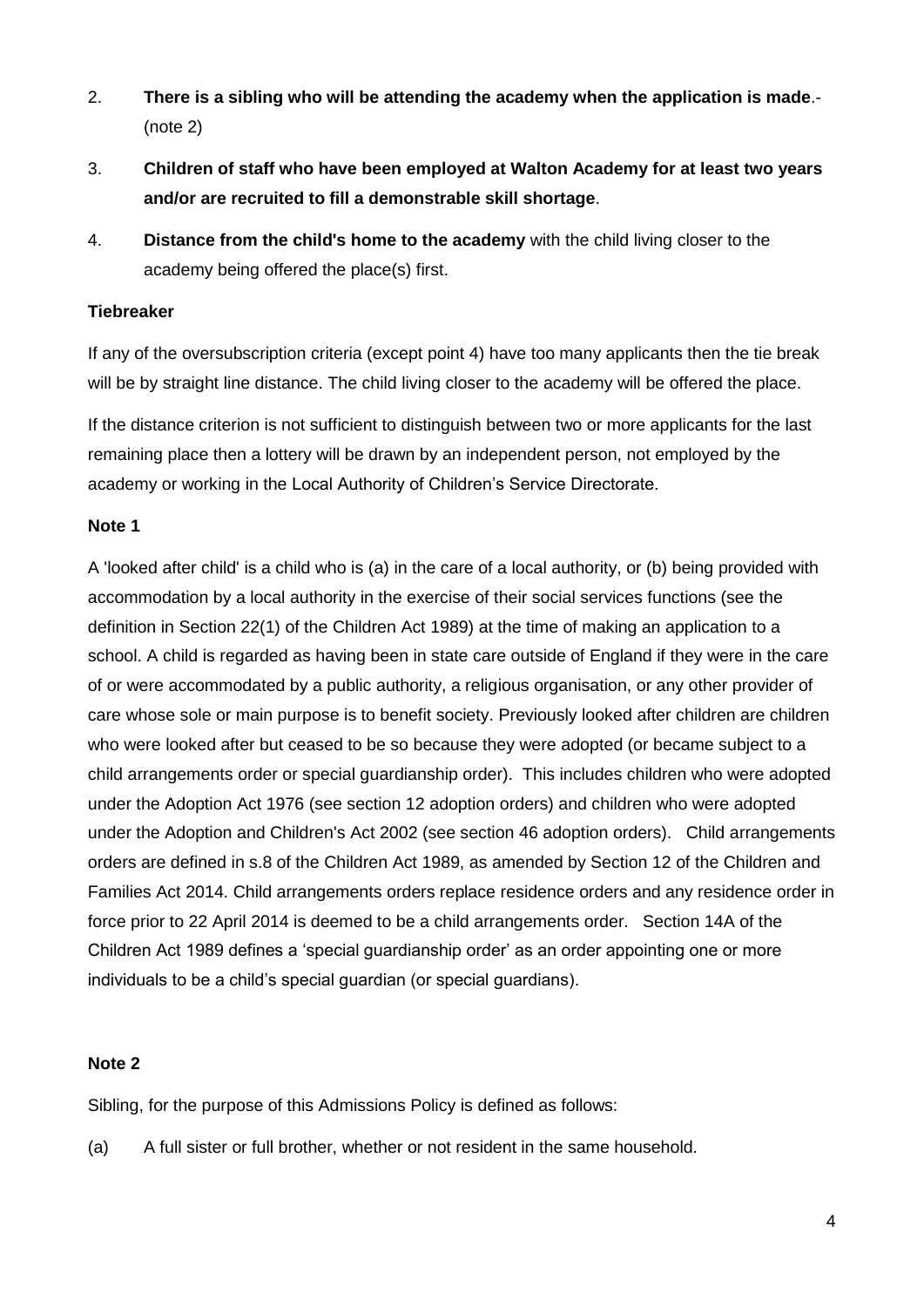(b) Another child normally resident for the majority of term time in the same household, to whom an adult in the household has parental responsibility as defined in the Children Act 1989.

#### **Note 3**

The distance from home to the academy is found by measuring the distance from your address to the academy by straight line distance. Distance is measured electronically using the post office address point of the home to the post office address point of the academy. This is generated by the LCC school admissions team and is calculated to three decimal places (e.g.1.234)

The child's home means the address where they live for the majority of the academy term time with a parent who has parental responsibility as defined in the Children Act 1989. Or any child in the household where an adult in the household is defined as a parent for the purposes of Section 576 of the Education Act 1996. This could include a person who is not a parent but who has responsibility for the child.

It could include a child's guardians but will not usually include other relatives such as grandparents, aunts, uncles etc. unless they have all the rights, duties, powers and responsibilities and authority, which by law a parent of a child has in relation to the child and their property.

Where your child lives normally during the academy week with more than one parent at different addresses, parents can choose which address to use as part of the application.

If you have more than one home we will take as the home address the address where you and your child normally live for the majority of the academy term-time.

## **5 Children with an Educational Health and Care plan**

5.1 In accordance with the 1996 Education Act, the allocation of school places for children with a statement of Special Educational Needs or an Education and Health Care Plan, will take place first. We will then allocate the remaining places in accordance with this policy.

## **6 Children of UK service personnel (UK Armed Forces)**

6.1 For families of UK service personnel with a confirmed posting to the area, or crown servants returning to live in the area from overseas, the Governors will:

 Process an application in advance of the family arriving in the area provided it is accompanied by an official letter that declares a relocation date and a Unit postal address, intended address or quartering area address to use when considering the application against the school's oversubscription criteria.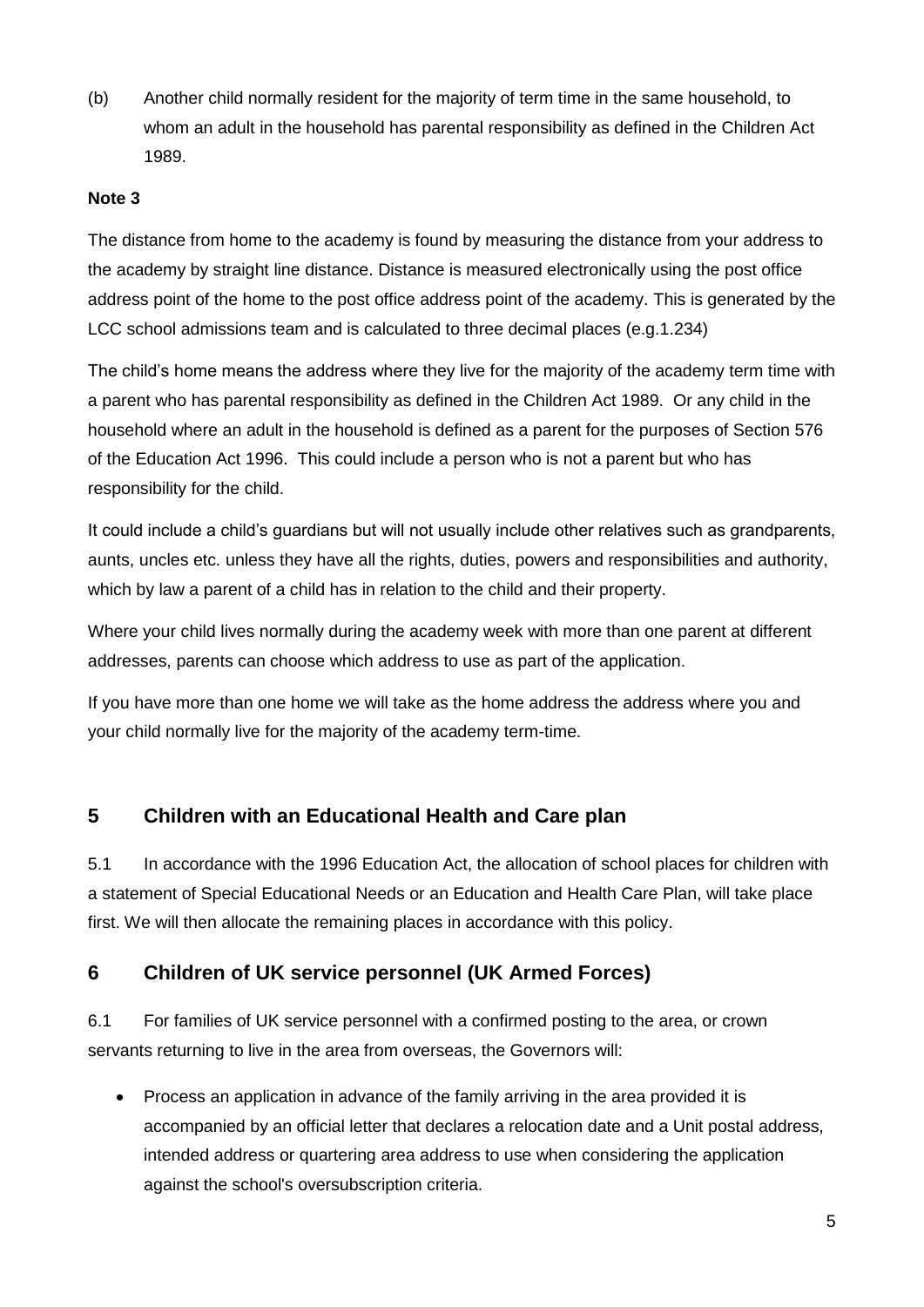- Accept a Unit postal address or quartering area address for admissions purposes for a service child where the parent requests this.
- The Governors will not refuse a service child a place solely because the family does not have an intended address or does not yet live in the area.

Evidence of an intended address will be required such as tenancy agreement, or mortgage statement. Please contact the school for more details.

For late coordinated applications and in year applications supported by the appropriate military documentation, we will aim to remove any disadvantage to UK service personnel (UK Armed Forces). The governors will consider whether:

- An application from that address would normally succeed in an oversubscribed year
- There is any child on the reserve list with higher priority under the oversubscription criteria
- The prejudice from admitting an extra child would be excessive.

The governors have discretion to admit above the admission number in these circumstances if they wish but are not obliged to do so. If a place is refused, you will be informed of your right of appeal.

# **7 Appeals against admissions refusals**

7.1 In all cases where a place is refused at a school the applicant will be informed of their right of appeal to an independent panel. The decision of the independent panel is binding on all parties. Details of how to appeal a decision to refuse admission will be communicated to the applicant at the time of the refusal and will also be available on the Lincolnshire County Council website

Repeat appeals will not be considered in the same academic year unless there has been a significant change in circumstances.

The Appeals Process is outlined below:

• You are informed that we are unable to offer your child a place.

• You are able to appeal online via the school admission section of the Lincolnshire County Council website. If this is not possible you should tell the academy that you want to appeal; we will send you an appeal form to complete.

• If you appealed online you will receive an email acknowledgement of your appeal. We will usually acknowledge a paper appeal form or letter within five working days. If you do not receive an acknowledgement please contact the academy.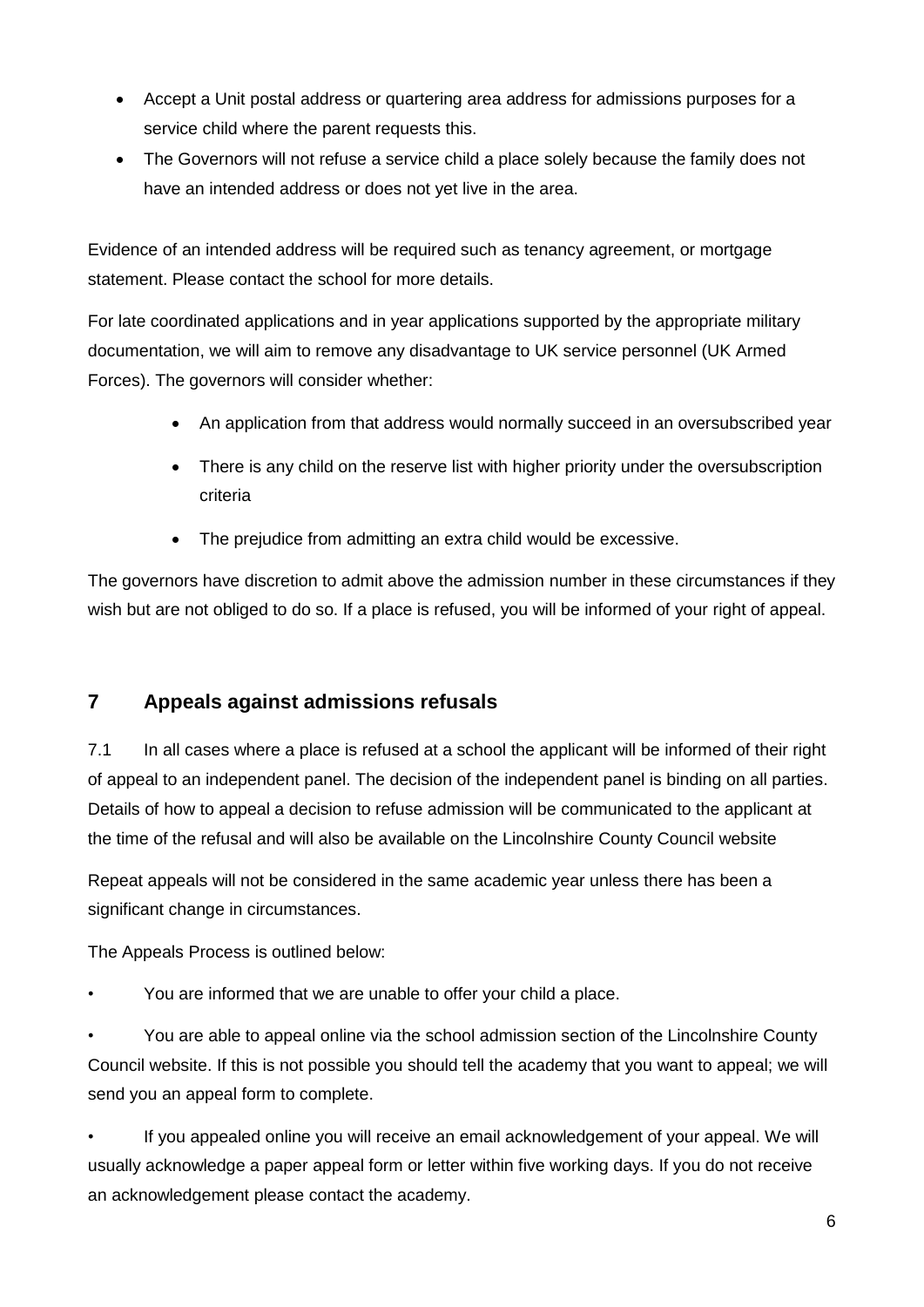• A date for your appeal will be arranged.

• At least ten school days before the appeal you will be informed of the date, time and venue.

• You need to contact Legal Services School Appeals Team if you are unable to attend your appeal at the appointed time.

• A reasonable time before the appeal you will receive an appeal statement explaining why your child has not been admitted.

• A reasonable time before the appeal you will receive the names of the Panel Members and Clerk.

• The day of the appeal. Please remember to bring everything relating to your appeal.

• The Clerk will tell you if you can telephone for the Appeal Panel's decision. You will always be notified in writing.

# **8 Reserve list**

8.1 For entry into Year 7 a reserve list is kept. This list will be used if the number of students falls below the published admission limit for the academy. If you listed the academy on your application form your child's name is automatically placed on the reserve list. The list is kept by the Schools Admission Team until the end of August prior to admission. After this the academy will keep the reserve list until the end of the autumn term and you should contact the academy for information about the reserve list.

If families move into the area they may be placed higher on the reserve list because we take account of where you are in relation to the oversubscription criteria and not the length of time you have been on the list.

# **9 Fair access**

9.1 Local Authorities are required to agree Fair Access Protocols in order to make sure that unplaced children, who live in the home local authority, especially the most vulnerable, are offered a place at a suitable school as quickly as possible. This includes admitting children above the published admissions number to schools that are already full. Students allocated under fair access protocols will take precedence over those on a reserve list or awaiting appeal. Walton Academy will participate in the Fair Access Protocol of Lincolnshire County Council.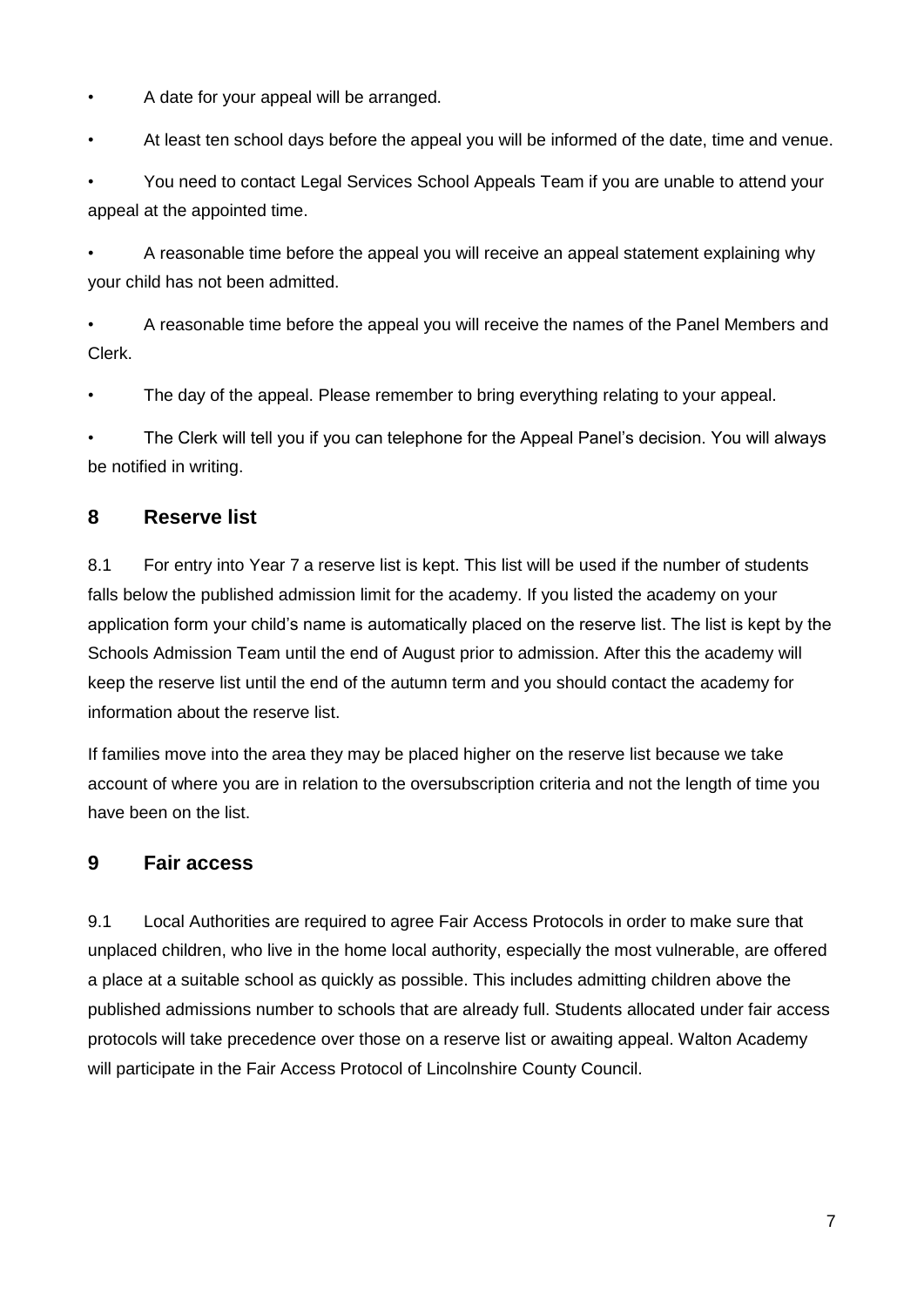## **10 Preparing for the new Year 6 intake**

10.1 Open Day / Evening for prospective students in September and July. Parents/carers and students are shown around the academy and given information about the academy. This information is used to guide their choice of school. The academy welcomes enquiries and visits from parents / carers / students throughout the year.

In the Summer Term the Assistant Principal PDBA responsible for admissions will organise a programme to enable all students on Walton's list to receive a visit from a member of staff at Walton. This visit maintains a dialogue between the primary school and Walton, it introduces a member of staff from Walton to the student and makes the student feel welcome. At this time relevant information to support the placement of students in each tutor group is collected from the primary school.

All Year 6 students are invited to Walton's Transition Week. This week provides an opportunity for the new intake to become familiar with Walton. On a morning during the first week of term, parents / carers are invited to attend a presentation where relevant information is given regarding the start of the new term.

A 'Meet the Tutor' Evening is arranged during the first term to provide parents with more detailed information on how their child has settled in.

#### **11 Post-16 admissions**

11.1 Year 11 students at this academy have the right to transfer to our Year 12 provided they meet the academic standards set out below and that we can provide their subject or a combination of subjects.

We also welcome applications from students attending other schools and have set an admission number of 20 for these applicants.

In the event of there being more external applicants than places available we apply the same criteria as new students entering the academy in Year 7 (see page 4 for details).

For enrolment on all courses the requirements are five GCSE (or equivalent) at grade 5 or above, including English and Mathematics. Each course also has recommended entry requirements, which can be accessed via the academy website (www.walton-ac.org.uk/sixth-form/courses). Special consideration will be given for individual cases.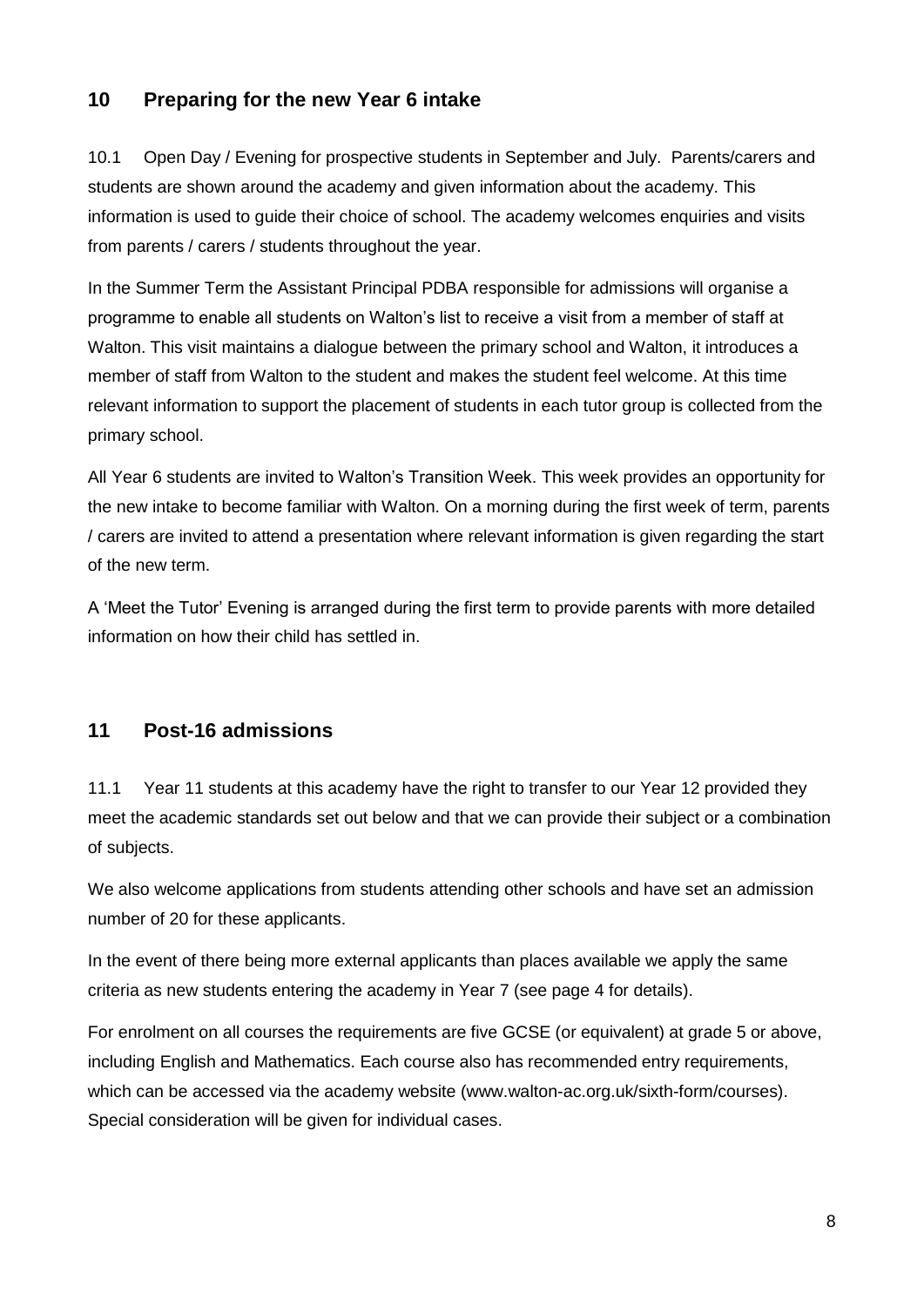Sometimes we may be able to offer a place in Year 12, but not your preferred combination of subjects. If we cannot offer the preferred subjects we will offer a place for an alternative combination of subjects.

## **12 In year admissions**

12.1 All In-year admission enquiries should go through the County Admissions Team. We strongly advise that prospective students should visit the academy before looking for admission. The Governors accept transfers into other year groups and if there are more applications than there are places then the oversubscription criteria will be used to decide who should be offered the place.

For late coordinated applications and in year applications supported by the appropriate military documentation, we will aim to remove any disadvantage to UK service personnel (UK Armed Forces). The governors will consider whether:

- An application from that address would normally succeed in an oversubscribed year.
- There is any child on the reserve list with higher priority under the oversubscription criteria.
- The prejudice from admitting an extra child would be excessive.

The governors have discretion to admit above the admission number in these circumstances if they wish, but are not obliged to do so. If a place is refused, you will be informed of your right of appeal.

It maybe that we still cannot admit because of organisational or curriculum difficulties within the academy, if this is the case we will inform the Local Authority.

If an in year admission place is available the Assistant Principal BA will:

• Inform parents of the Local Authority (LA) centralised procedures for in-year admissions.

• Identify whether the student is presently attending another school. If he/she is, it is important to advise that the parents discuss possible transfer/concerns with the present school.

• Advise that parents and their child visit Walton before making an application.

• Advise the parent when a place at Walton is formally offered, information on the academy is provided and an appointment must be made for the student to visit Walton. The initial meeting will normally be with the Assistant Principal BA.

• Inform the parent/carer that contact be made with the student's current school and records obtained if the move is agreed.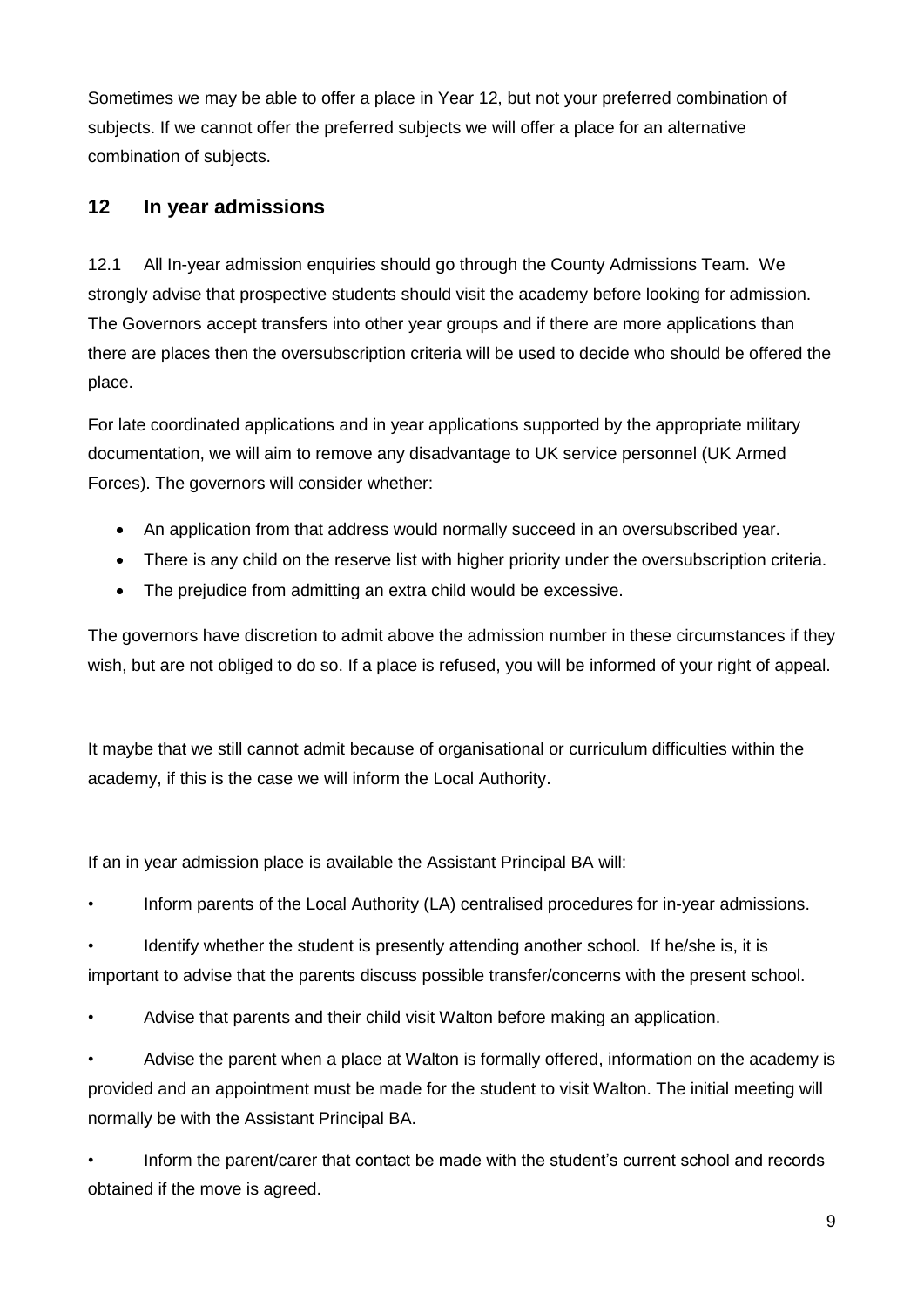• Ensure that the parent/carer is provided with a starter pack containing relevant academy information and forms for completion including the Home/School agreement, which both parents/carer and student should sign.

• Request that the Head of Year organises transition of the student to the academy which will require liaison with all relevant staff and may require liaison with Special Educational Needs Coordinator (SENDCo), EAL Co-ordinator and Gifted and Talented Lead Practitioner to provide additional testing and/or support.

• Inform the Assessment and Data Officer Manager of the placement so that numbers on roll can be updated.

• Ensure that the previous school and LA is informed within 7 days if a student does not take up a place at Walton as expected.

If an in year admission place is not available then parents have the right to appeal against this decision. This can be done through the academy's internal appeals procedures and will be available upon request by the parents.

# **13 Leaving procedures (all students)**

13.1 The Parent/Carer of a student who is leaving the academy other than in Year Eleven should inform the academy in writing of the last date the student will be attending and which school he/she will be attending to enable records to be forwarded. This information will be forwarded to the relevant Head of House and to the Assessment and Data Officer. Students who are leaving the academy other than at the end of Year Eleven should be listed and information circulated to all staff.

When the academy has received notification that a student will be leaving he/she will be asked to ensure that all books and other resources have been returned to subject staff and to complete an 'exit' questionnaire.

Students leaving to attend another school will need their records transferred to that school. These arrangements are made by the Assessment and Data Officer. The Head of House will contact the school to confirm that the student has taken up the place as expected. Should a student not enrol at another school the Out of School team at the LA will be informed.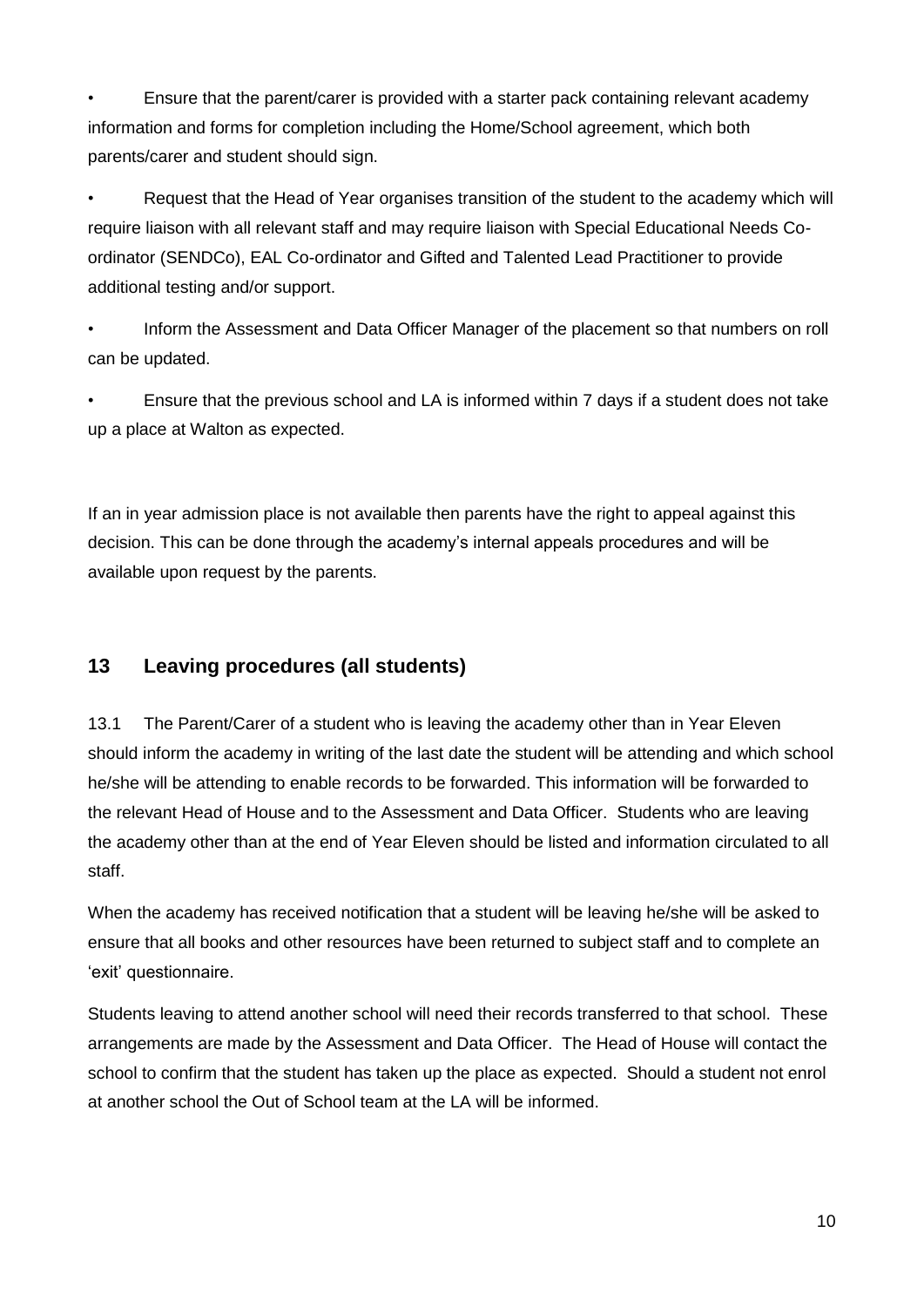# **14 Admission of children outside their normal age group**

14.1 Parents may seek a place for their child outside of their normal age group, for example, if the child is gifted and talented or has experienced problems such as ill health. Parents wishing to make these requests must contact their home local authority for guidance on the procedure to follow. Parents resident in Lincolnshire should call 01522 782030 or email schooladmissions@lincolnshire.gov.uk for advice on the procedure to follow. It is important for parents to note that they will have the opportunity and responsibility to provide whatever evidence they wish to support their request. Walton academy will make decisions on the basis of the circumstances of each case and in the best interests of the child concerned.

This will include taking account of:

- the parent's views;
- any available information about the child's academic, social and emotional development;
- where relevant, their medical history and the views of a medical professional;
- whether they have previously been educated out of their normal age group;
- any evidence that the child may naturally have fallen into a lower age group if it were not for being born prematurely
- the views of the head teacher